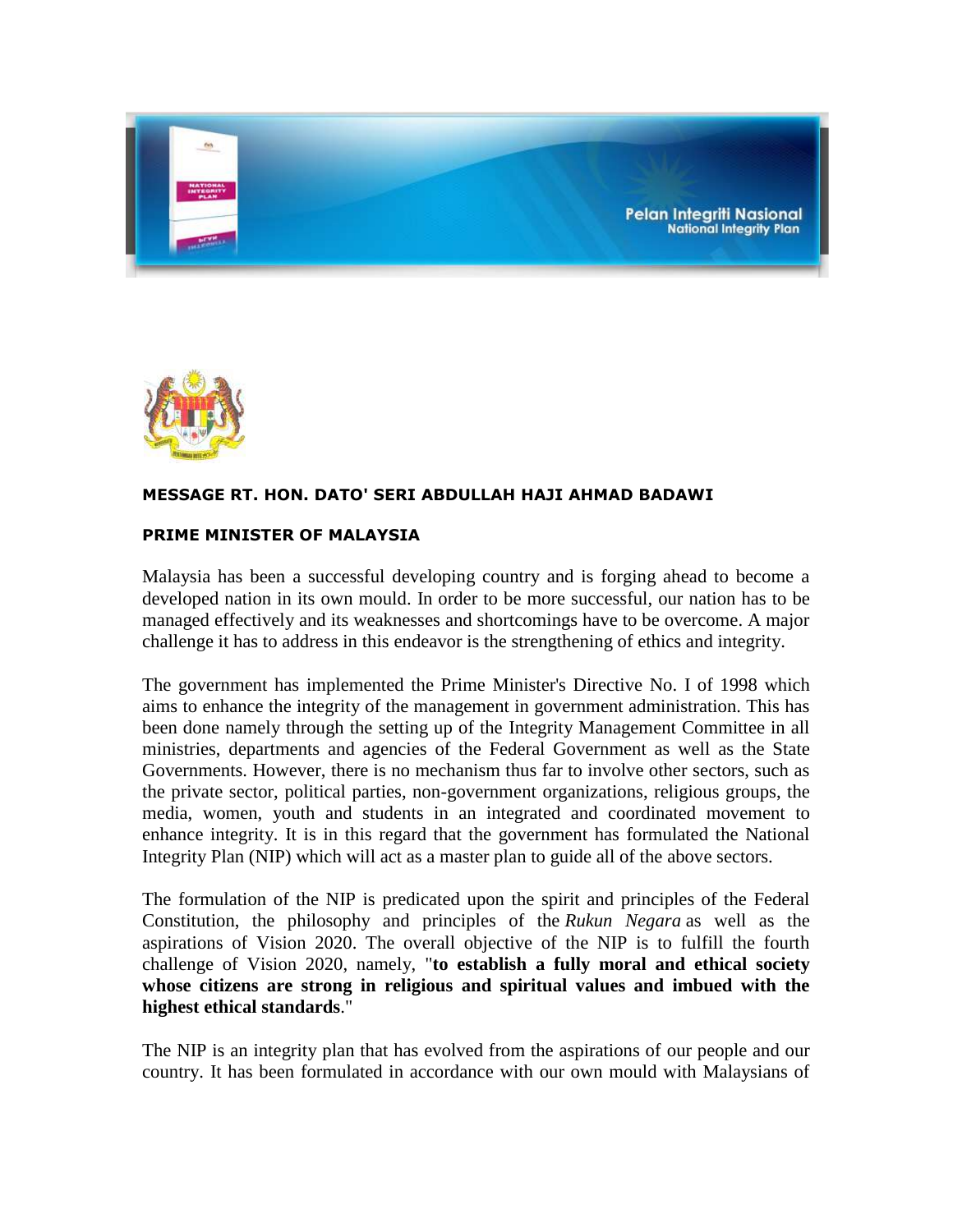all ethnic and religious groups as its stakeholders. The plan takes into account the views and suggestions presented at a series of national seminars, involving representatives from almost all sectors of the society. Thus the NIP reflects the hopes and aspirations of both the leadership and the people.

In order to achieve its objectives, the NIP has identified a set of priorities and targets. For the first five years (2004-2008), the NIP has identified five priorities known as Target 2008, which are as follows:

- Effectively reduce corruption, malpractices and abuse of power;
- Increase efficiency of the public delivery system and overcome bureaucratic red tape;
- Enhance corporate governance and business ethics;
- Strengthen the family institution; and
- Improve the quality of life and people's well-being.

In order to achieve Target 2008, the approach and overall strategy of the NIP is to mobilize all sectors of the society to support and uphold the aspirations of the NIP. They also have to cooperate and coordinate their efforts in order to implement its various programmes.

The effort to enhance integrity will involve participation at the grassroots right up to the highest level of the society. The components and sectors involved are: the family, community, civil society (involving NGOs), religion, socio-culture (education, health, sports and recreation, mass media, art, literature and heritage), economy, politics and administration. In this manner, the integrity movement is comprehensive covering all levels or sectors of the government and society. As the approach involves the synergy of institutions 'from below' with those 'from above', it will generate its own dynamism and vitality.

With the launching of the NIP, the government is setting up the Integrity Institute of Malaysia (11M) as a mechanism to promote and coordinate the implementation of the NIP. The government is confident that the Institute will carry out its duties effectively.

The enhancement of integrity based on the NIP, and coordinated by 11M, is a movement that has increasingly captured the imagination of all Malaysians. It will be a source of strength for Malaysia to effectively manage its success and overcome its weaknesses. The launching of the NIP and the Institute will be a catalyst for the attainment of the objective of enhancing integrity. All these will enable Malaysia to forge ahead towards becoming a developed nation in its own mould, as well as to emerge as a nation of excellence, glory and distinction.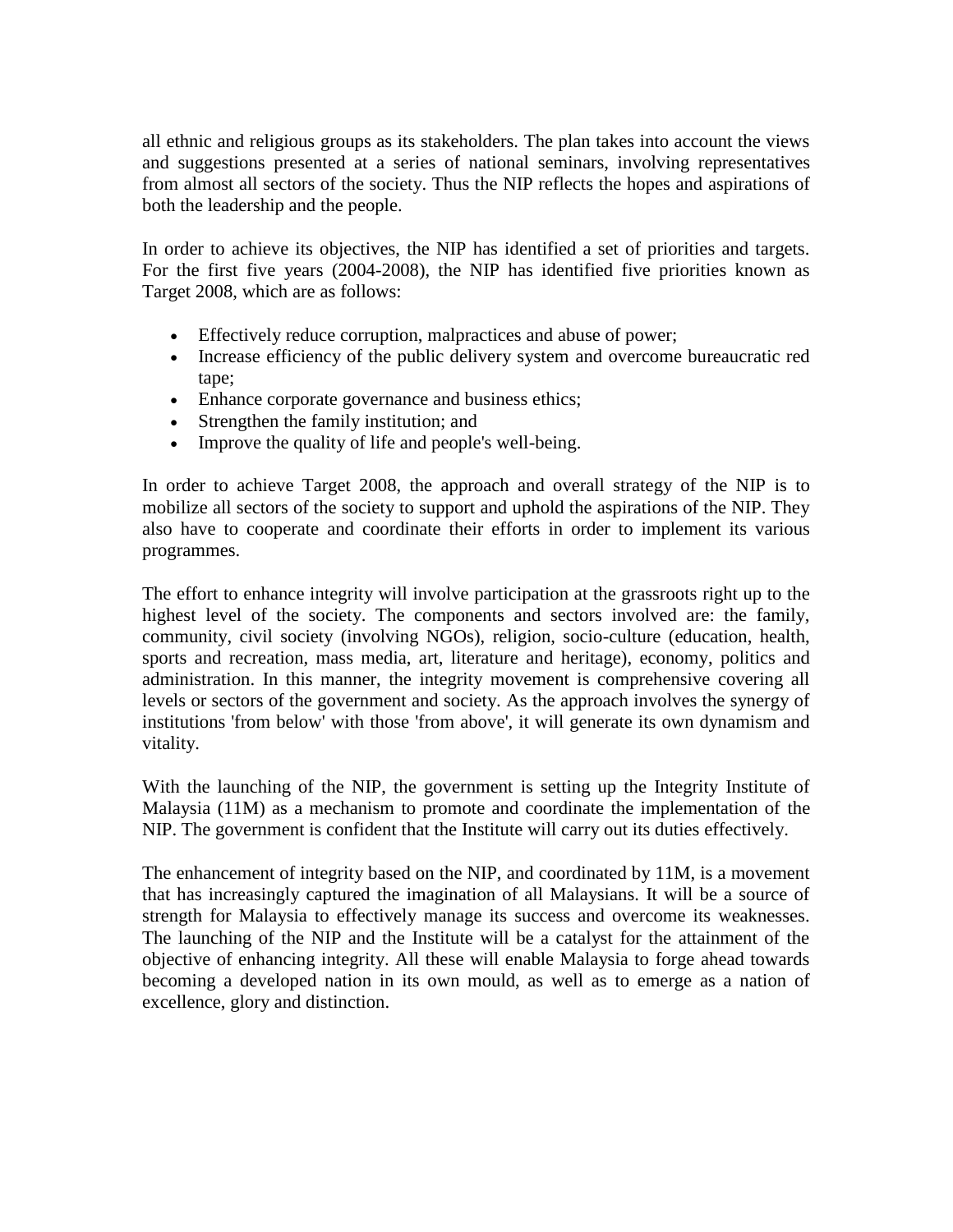# **Towards A Developed Society In Our Own Mould**

## **Managing Success**

- 1. As a developing country, Malaysia has achieved successes in many fields. It now aims to become a fully developed nation in its own mould by 2020. In order to become a successful nation and to further strengthen its achievements towards excellence, glory and distinction, Malaysia must effectively manage its successes.
- 2. The transformation towards a developed nation is not solely based on economic and technological progress. It also needs progress in social, cultural, intellectual and spiritual fields. To achieve these, the enhancement of ethics and integrity to ensure that they become part of the society's culture is absolutely necessary. Only with these values and norms in place, our successes can be sustained and the people's well-being enhanced. At the same time, the first world infrastructure facilities already in place in Malaysia would not be wasted or misused, and the third world mentality can be eradicated.
- 3. Malaysia's GDP for the year 2003 increased by 4.5% to RM229.3 billion (US\$60.3 billion). This growth is expected to increase to 5.5% - 6.0% in 2004. The infrastructure facilities, such as the supply of electricity and water, are reported to have reached 94% and 92%, respectively in 2002. Enrolment in primary education has reached 97.8 percent, while literacy rate for 2002 was 94%. Life expectancy for male and female has increased to 70.4 and 75.3 years, respectively, while the infant mortality rate had gone down from 6.6 per 1000 in 200 I to 6.2 for 2002. Malaysia's development, growth and competitiveness as reflected in the above figures can be attributed to the presence of noble values, integrity and accountability, as well as the contributions by all concerned to ensure the country's continuing success and the well being of our people.
- 4. At the same time, the people's awareness and concern for ethics and integrity and their demand for the elimination of corruption, abuse of power and incompetence has increased. They demand that integrity must not be compromised while concerted efforts must be undertaken to enhance the integrity of the government, private sector, political parties, media, trade unions, NGOs, youth, students and the general public.

#### **Malaysian Government's Commitment**

- 5. The Malaysian government is fully committed to national development. Policies at the national level that address political, administrative, economic and social issues have been introduced and implemented. The progress Malaysia has achieved is due to proper planning by the government and its agencies, as well as the strong and continuing support of the private sector, and the rest of society.
- 6. Malaysia has implemented eleven Five Year Development Plans since 1951, and since 1971, it has been guided by three Long Term Perspective Plans. These are the New Economic Policy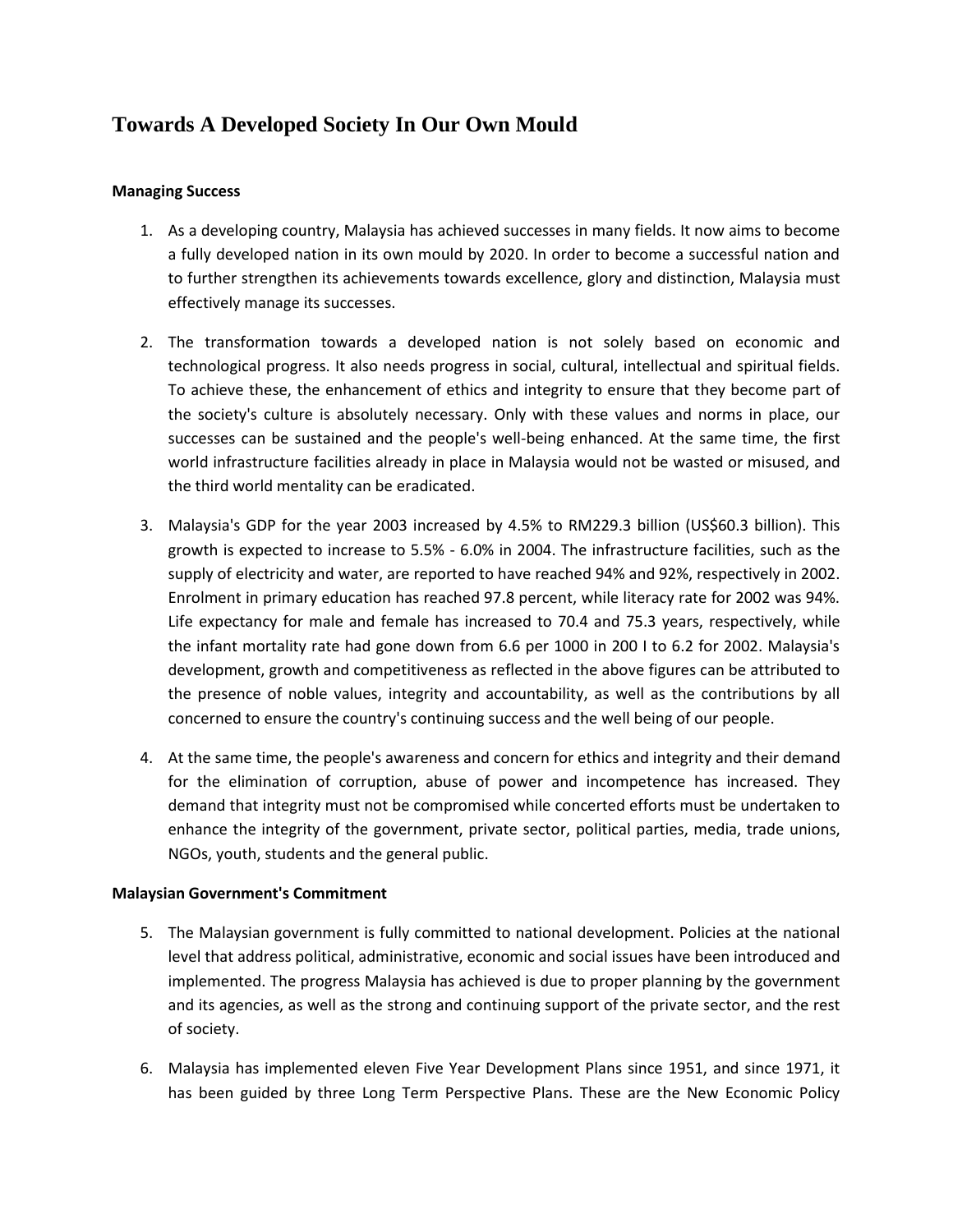(1971-1990), the National Development Policy (1991-2000), and the Vision Development Policy (2001 2010).

7. The direction and principles of the three perspective plans mentioned above are guided by the spirit and principles of the nation as enshrined in the Federal Constitution, *Rukun Negara* and Vision 2020. The Federal Constitution has outlined a social contract that provides the foundation forl social harmony, as well as development for our country and people of various ethnic groups and religions. The *Rukun Negara* - a national philosophy and ideology launched in 1970 - aims at developing a new consensus toward integrating various ethnic groups, and building a society that is just, democratic, liberal and progressive. Vision 2020, which was launched in 1991, contains the national aspiration to become a fully developed nation within our own mould; it also outlines the challenges that need to be addressed in order to realise that goal. The principles and spirit of to Federal Constitution, *Rukun Negara* and Vision 2020 form the *cornerstor* for the implementation of all the national policies and strategies.

#### **Enhamcing Ethics and Integrity in the Public Sector**

- 8. The government is aware that the public sector is the most import2 instrument in management and administration, as well as in the delivery services and national development. Ethical practices and integrity ml therefore be reflected in all undertakings. The integration, internalisati and upholding good moral values, and being free of corruption and abuse of power, should continuously be strengthened. Since independence, the government has introduced various programmes aimed at enhancing good moral values and integrity in the public service. Since the 1980s, in particular, greater attention has been given to the concepts of 'Clean, Efficient and Trustworthy' *(Bersih, Cekap dan Amanah)* 'Integration of Islamic Values'*(Penerapan Nilai-nilai Islam),* 'Excellent Work Culture' *(Budaya Kerja Cemerlang),* 'Code of Work Ethics' *(Kod Etika Kerja),*'Client's Charter' *(Piagam Pelanggan)* and 'ISO 9000'.
- 9. In order to ensure the prevention of corruption, the Government, through Parliament, passed the Prevention of Corruption Act, 1961 to replace the Prevention of Corruption Ordinance 1950. In 1967, the Anti-Corruption Agency was set up whose main purpose was to eliminate corruption, and prevent the abuse of power and malpractices. After taking into consideration the developments taking place in the country and elsewhere, this Act was revised in 1971 and subsequently repealed and replaced with the Prevention of Corruption Act 1997. Since its f~rmation, the Anti-Corruption Agency has played a significant role in comba~ng corruption, maintaining the integrity of government administration and promoting awareness among members of the public of the dangers of corruption and abuse of power.
- 10. The government has also set up the Public Complaints Bureau (PCB) as one of the mechanisms through which members of the public could lodge complaints on malpractices and abuse of power in the public service. The Auditor General's Department has been set up to audit Public Accounts and to ensure that public expenditure, r~¥enue and assets are properly managed and accounted for according to the law and established procedures. The Malaysian Administrative,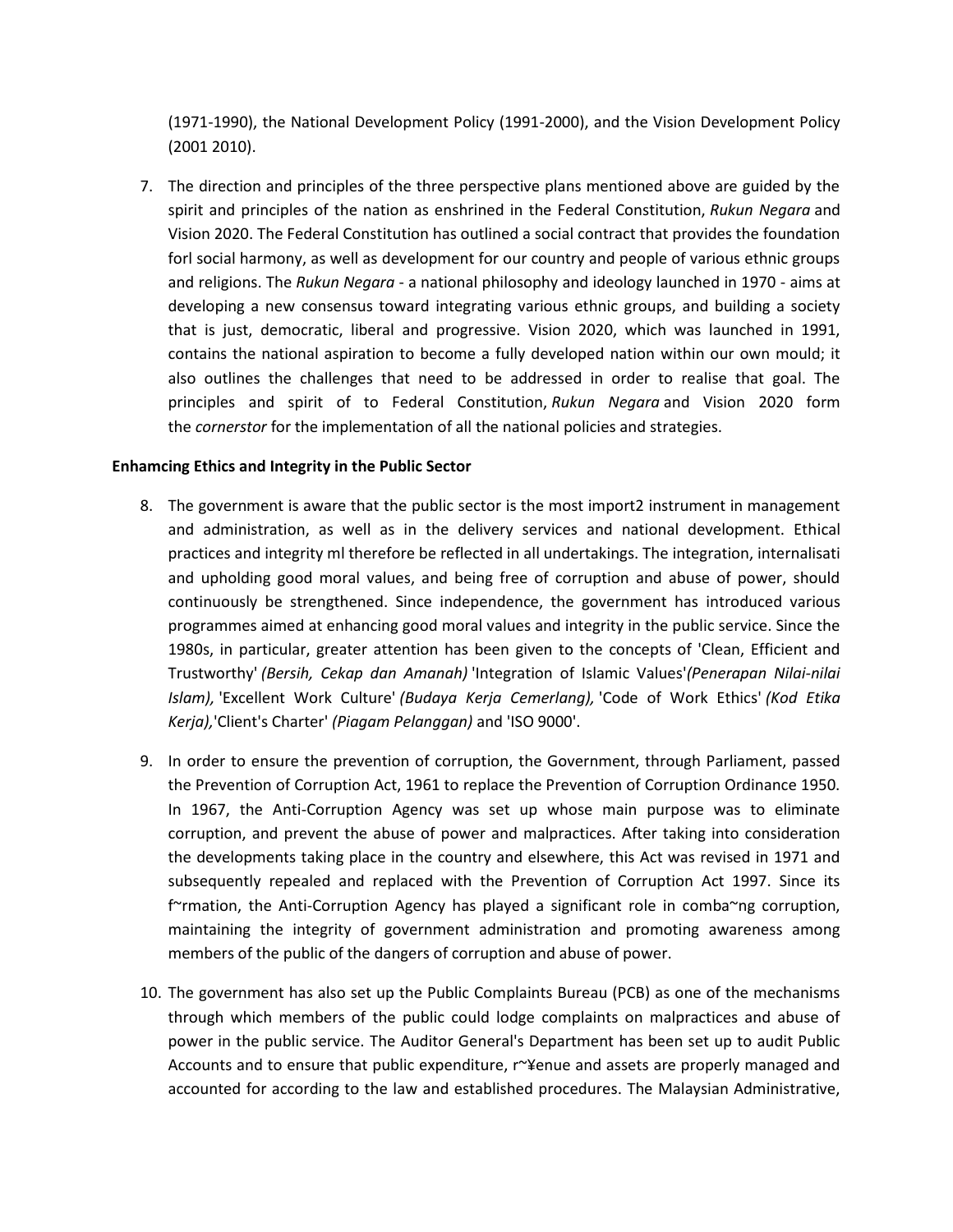Modernisation and Management Planning Unit (MAMPU) has been established for the purpose of initiating changes in government administration to ensure the creation of a modern, competent and effective public service.

- 11. In order to strengthen governance of the public sector, the Government has created a Special Cabinet on Government Management Integrity, whose core business is the integrity of government management. The Committee is currently chaired by the Prime Minister.
- 12. The government has also set up the Integrity Management Committee at the federal, state and district levels. In this way, the need for integrity is addressed at all levels of the Government machinery - from the top right down to the grassroots.
- 13. The objective of the Integrity Management Committee is to ensure that the Government administrative machinery - basing itself on noble values continues to be competent, disciplined and to fully adhere to the best practices. At the same time, the Committee also aims to overcome prob1ems and weaknesses, especially in financial management, as well as problems of breach of discipline, corruption and abuse of power.
- 14. As a guide to best practices, the Government has identified a set of core values which members of the public sector should internalise and put into practice viz. **honesty, trustworthiness, wisdom, fairness, transparency**, and gratitude. These are core values' that guide every organisation and every member in the public service. The Government has also identified a set of secondary values, i.e., values developed from below which are appropriate and relevant to the organisation's operations. It is the responsibility of the Integrity Management Committee at the Federal, State and district levels to ensure the inculcation and integration of these values in the public sector.
- 15. There are eight terms of reference for the Integrity Management Committee. These are: Legislations, System and Work Procedure, Noble Values and Ethics, Code of Ethics, Recognition, Internal Control, Investigative and Punitive Action, as well as Rehabilitatidn. The Committee is a mechanism that has a structure with periodic reporting, meant to strengthen management integrity of the administrative system of the Government of Malaysia.
- 16. In addition, there are the Code of Ethics for Judges (1994) and the Code of Ethics for Members of the Administration (1997).

#### **Enhancing Ethics and Integruty in the Private Sector**

17. The private sector is the prime mover of economic growth in Malaysia. The main concerned of the private sector with regard to integrity is corporate governance. The openness of the Malaysian economy and the sustained prosperity it has enjoyed for several decades has enabled foreign companies to operate in this country. At the same time, it has also made possible for the Malaysian private sector to go global in their business operations. However, several events inside and outside the country that have taken place in recent years have thrown into sharp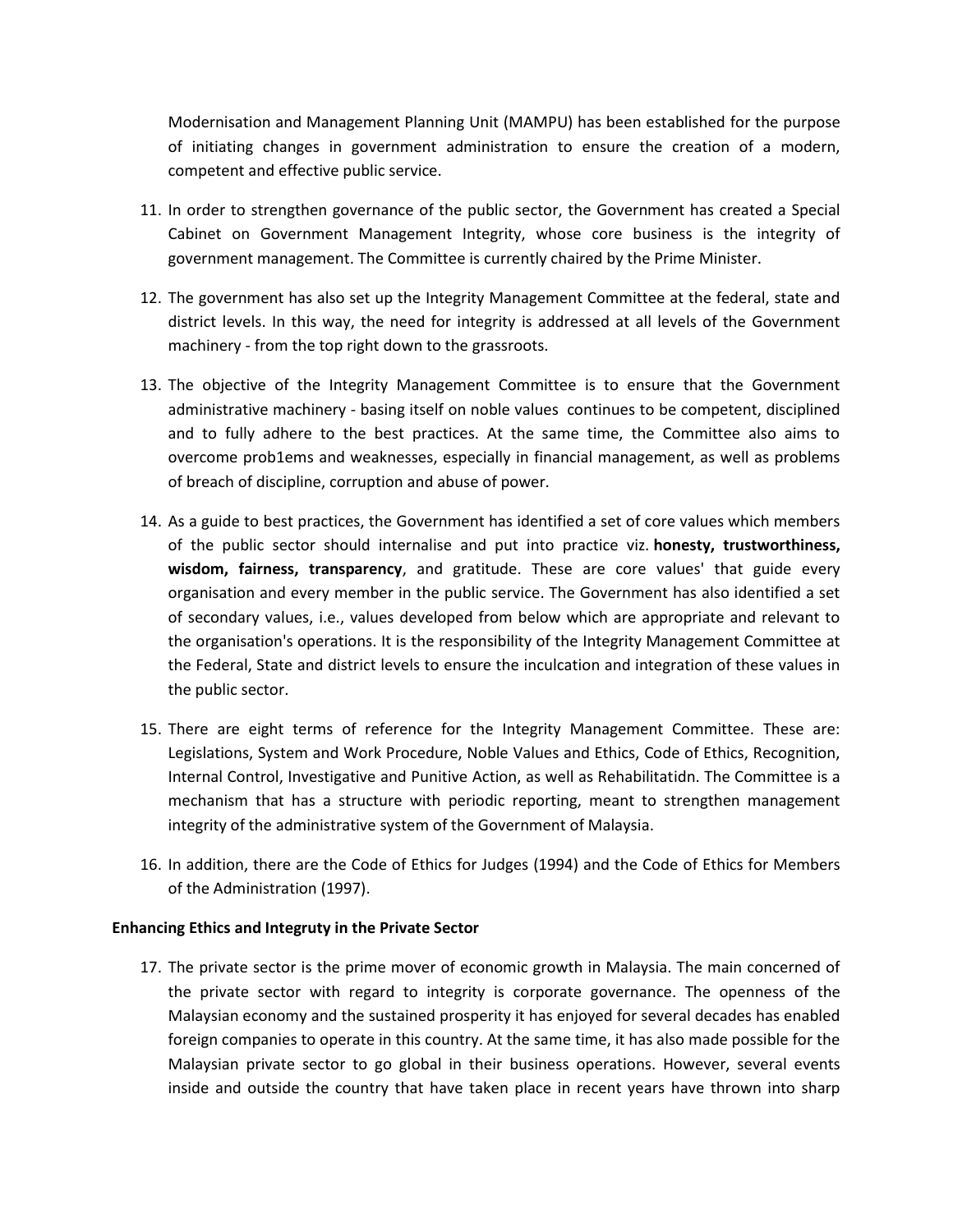relief the importance of adhering to good corporate governance. The latter outlines how members of the private sector should conduct themselves and perform their responsibilities towards investors and other stakeholders. Various scandals and malpractices involving both foreign and local companies have time and again demonstrated the need to uphold good governance.

- 18. One of the problems affecting the integrity of the private sector is corruption. Generally the private sector is seen as the "giver" while public officials the "receiver". However, both forms of corruption - giving and receiving - also take place in the private sector. In view of its seriousness, an international convention called "The Organisation for Economic Cooperation and Development (OECD) Anti-Bribery Convention" was signed by 35 countries in 1999 to control and prevent multinational companies from giving bribes, and to promote integrity among them. This convention makes it illegal for companies to indulge in bribery.
- 19. Efforts at curbing corruption in the private sector are still inadequate. Thus far, many signatories to the convention have not instituted effective legal action against companies and their officials for giving and receiving bribes. At the same time, other crimes such as corporate frauds have tarnished the credibility and integrity of the private sector among investors and the public. For this reason, it is essential to enhance the integrity of this sector.
- 20. The above problems underscore one key point, i.e. the importance of adopting good management practices in every sphere of the corporate sector. It also shows the importance of monitoring and enforcement by regulatory bodies, such as the Malaysian Companies Commission and the Securities Commission, in order to promote integrity and sustain economic prosperity.
- 21. Whilst the Integrity Management Committee serves as the mechanism to address problems of ethics and integrity in the public sector, there is no such mechanism in the private sector. However, the Ministry of Finance took a positive step following the financial crisis in 1997, by setting up a High Level Finance Committee a year later.
- 22. As a result of this initiative, a code on corporate governance known as the Malaysian Code on Corporate Governance (MCCG) was published in the year 2000. Although the private sector initially did not give much attention to the MCCG, it began to change after January 200 I when the Malaysian Securities Exchange Berhad (MSEB) enforced the Revamped Listing Requirements and implemented the Code. While MSEB does not make it mandatory for listed companies on the Kuala Lumpur Stock Exchange (KLSE) to comply with the principles and best practices of MCCG, these companies are required to be transparent by making disclosures as required by Listing Requirements. It is obligatory for them to produce reports on various matters as stipulated in the Listing Requirements.
- 23. Every company is required to include in its annual report a statement concerning corporate governance, to indicate how the principles contained in MCCG are being applied and how far the code is being observed. In cases where the code is not observed, the company must provide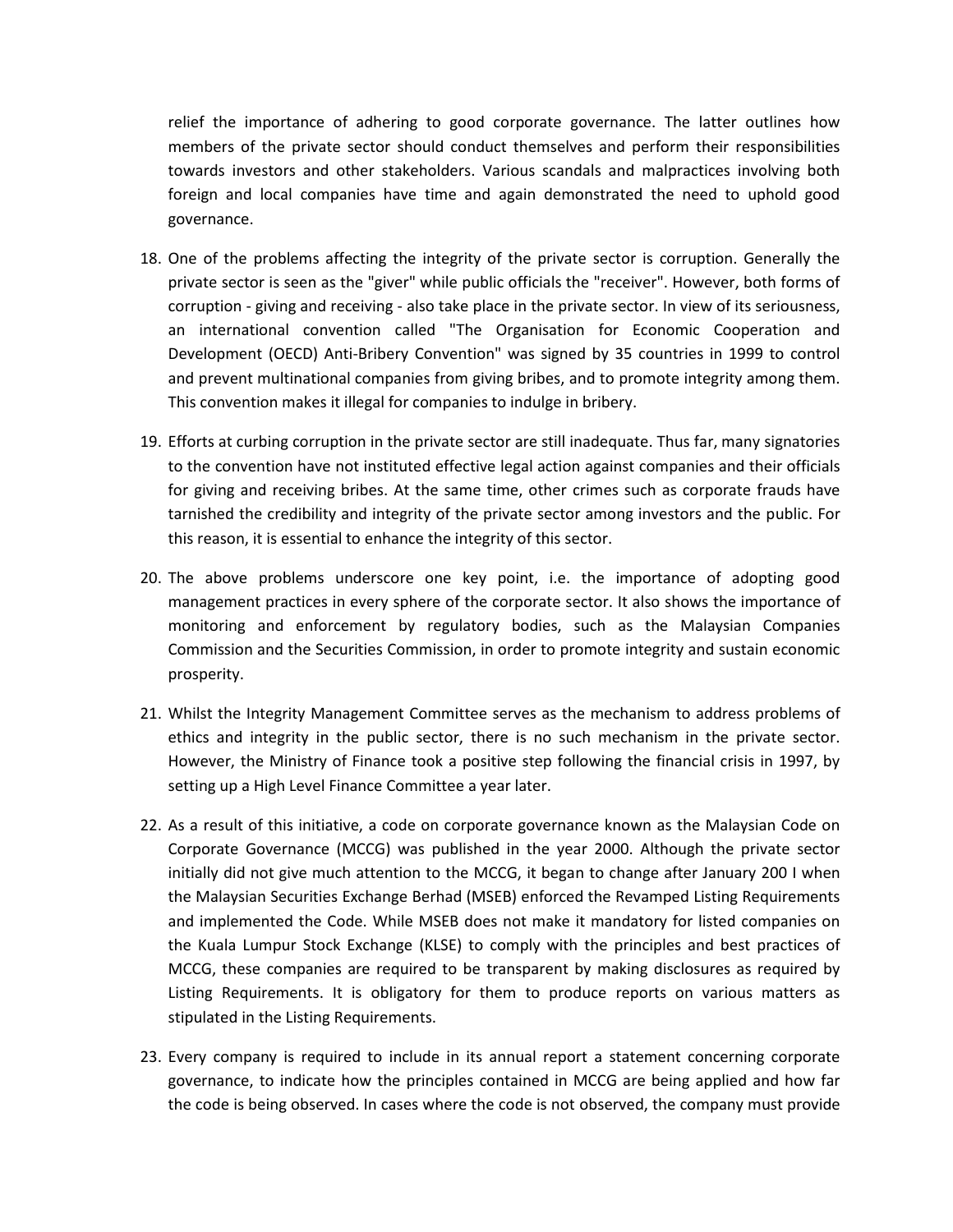explanations for alternative practices that they have put in place. In this way, the companies have to enhance their transparency and accountability.

- 24. In the financial sector, Central Bank of Malaysia *(Bank Negara Malaysia)* in March 200 I published a Master Plan for A Secure Future. The plan provides the financial sector with directions for a ten - year period up to the year 20 I O. The plan's objective is to bring about a competitive, resilient and dynamic financial system that upholds best practices capable of meeting the ever growing sophisticated needs of clients and businesses. This system should be in tandem with developments in technology as well as able to meet the challenges of globalisfltion and liberalisation.
- 25. In addition, a set of business ethics known as *Rukuniaga Malaysia* was introduced and implemented by the Ministry of Domestic Trade and Consumer Affairs in 2002. *Rukuniaga Malaysia* outlines six principle~ for conducting business viz. honesty in doing business; responsibility to clients, society and environment; being humane to all people; fairness to clients; and determination to succeed in business. Many companies have adopted *Rukuniaga Malaysia* as a guide for their business operations.

#### **Enhancing Ethics and Integrity in Other Sectors**

- 26. A number of professional bodies and NGOs have also drawn up their code of ethics to ensure the enhancement of ethics and integrity in their respective organisations. Professional bodies such as the Malaysian Bar Council, the Malaysian Medical Association, the Malaysian Board of Engineer!i, the Malaysian Board of Architects, and the Association of Chartered Accountants, have formulated and practiced their own code of ethics. In fact, students pursuing professional courses such as medicine, engineering and law at institutions of higher learning, are also required to attend ethics courses as part of the requirements to obtain professional qualifications and to practice it in their professions.
- 27. Consumer associations, teachers' associations, associations of care providers as well as environmental organisations have also drawn up their code of ethics. There are also other civil society organisations that monitor adherence to ethical values such as human rights, good governance and transparency, as well as the electoral process and democracy in Malaysia. All these indicate that there is an increasing awareness and commitment towards ethics and integrity among various sectors of the Malaysian society.

#### **The Need for a Comprehensive Mechanism**

28. What is clear from the above is that efforts at enhancing ethics and integrity have not been carried out in an integrated manner. Neither they have been comprehensive as their implementation has not been coordinated with the necessary synergy of all sectors. Hence, there is a need to establish a comprehensive mechanism covering all sectors, to coordinate the movement for the enhancement of integrity.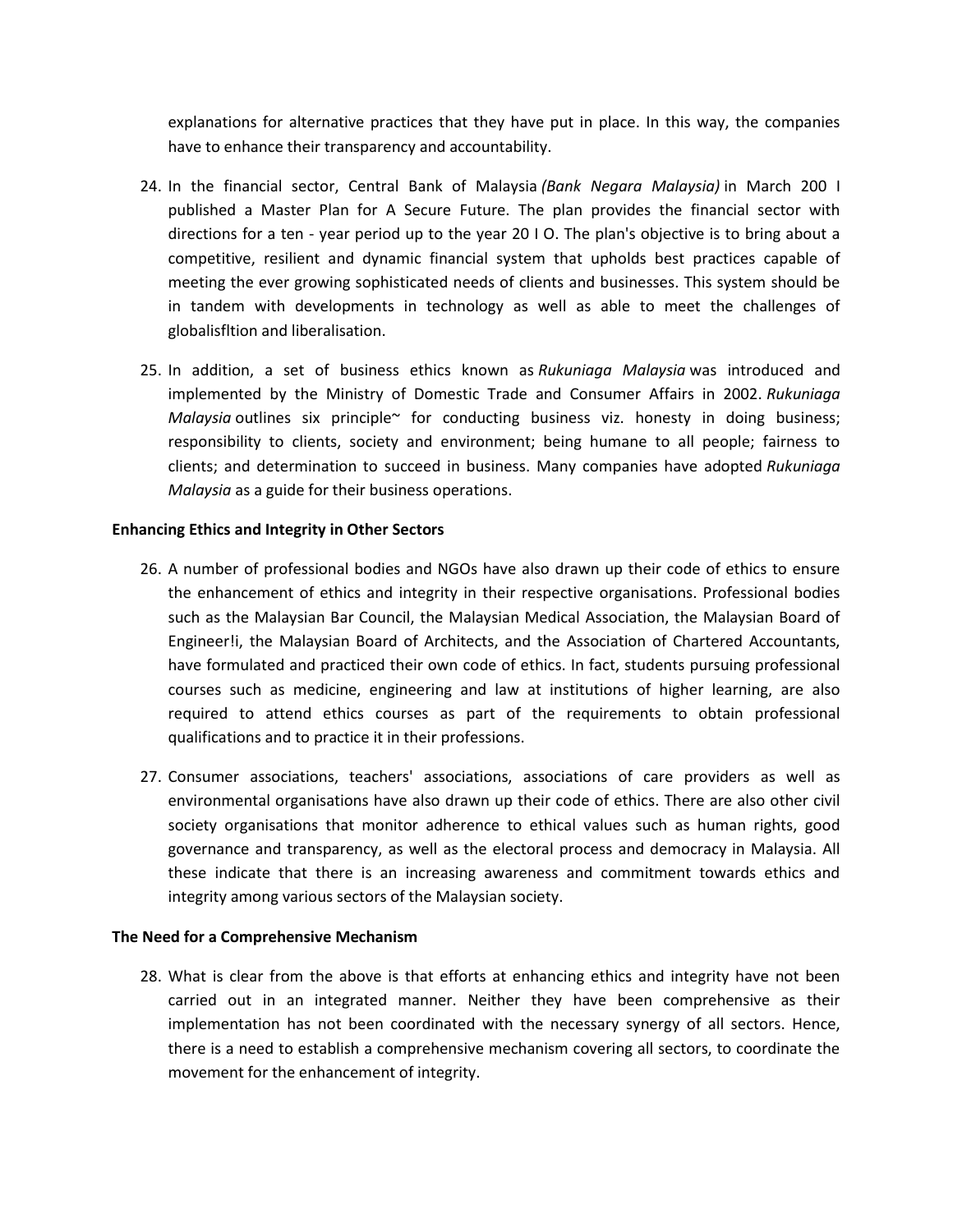- 29. For this reason, a comprehensive plan known as the National Integrity Plan (NIP) has been formulated with the express purpose of enhancing ethics and integrity so that it will become a way of life among the people. All sectors, namely the Government, private sector, political parties, religious institutions, trade unions, NGOs, women, media, youth, students and other groups must deepen their understanding of integrity and commitment to it.
- 30. Together with the formulation of the National Integrity Plan is the establishment of the Integrity Institute of Malaysia (11M). The Institute serves as the coordinating mecrhanism for the implementation of the NIP.

# **Conclusion**

31. The movement to enhance integrity at all levels of the Malaysian society is guided by the NIP with the 11M performing the coordinating function. This movement shall continue to become a source of inspiration and strength to bring Malaysia to greater heights.

# The National Integrity Plan (NIP)

# **Philosophy of the NIP**

- 1. The National Integrity Plan (NIP) is predicated upon the spirit and principles of the Federal Constitution which sees Malaysia's ethnic and religious diversity as an asset that should be taken advantage of. The plan also incorporates the philosophy and principles of *Rukun Negara,* which aims at building a united, just, democratic, liberal, and progressive society. At the same time, the NIP also embodies the philosophy and challenges of Vision 2020 that aims at transforming Malaysia into a fully developed nation in its own mould by the year 2020.
- 2. As a plan that evolves out of the people's aspirations and dedicated to improve their well-being, the NIP reflects the specific attributes of our country and people. It also takes cognizance of the developments taking place at the international level, the experiences of other countries as well as the impact of globalisation.
- 3. In short, the NIP is an extension and application of philosophy, principles and objectives that Federal Constitution, the Rukun Negara as well as several preceding strategic policies aspired to achieve. It also takes into account new developments and challenges around us.

#### **Concept**

4. The NIP is a master plan that aims to provide directions and guidance to the society and the nation at large. It aims to cultivate and strengthen a way of life for members of the society and the nation that upholds high moral ideals and ethical standards, thus becoming a nation of integrity.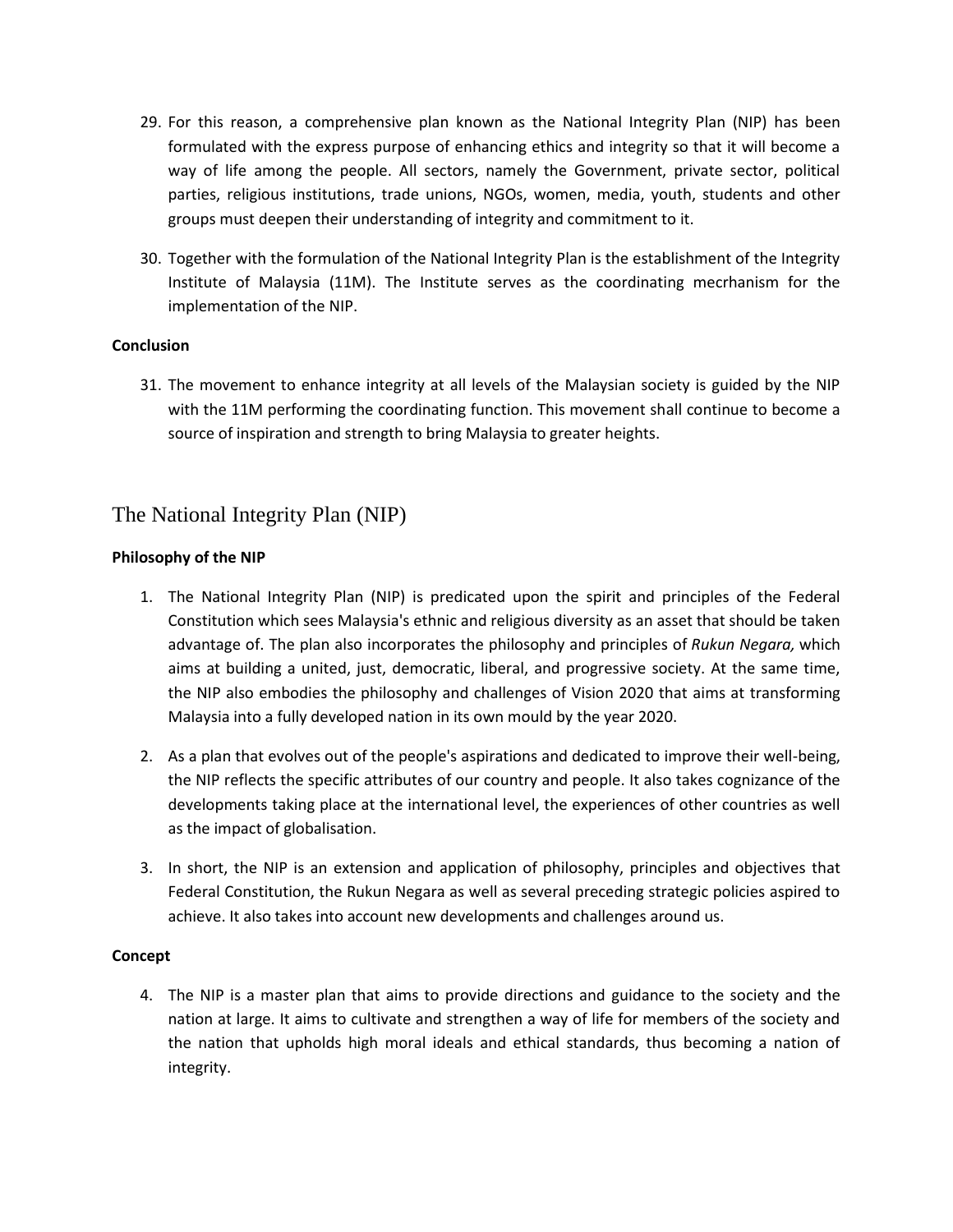- 5. The NIP is a concept initiated and inspired by the top leadership and is wholeheartedly supported by the people of various ethnic groups, strata and regions. Cooperation of all these forces serves as a source of strength to bring about changes or further improvements to the society and its institutions.
- 6. The approach adopted by the NIP is to coordinate the various components and sectors in their efforts to enhance integrity. The NIP requires the whole set up of governance institutions of the state, viz. the Executive, Legislature and Judiciary, to enhance integrity, to respect and defend the principle of the separation of powers, as well as to perform their respective functions in an efficient, transparent, just and effective manner. The NIP also requires all the components and institutions in society to devise and implement their own programmes for enhancing integrity. The synergy arising from such implementation by all these components and sectors will automatically contribute towards the enhancement of integrity of the whole society and the nation.

# **Overall Objective**

- 7. The overall objective of the NIP is to realise the aspirations of Vision 2020, that is, to become a fully developed country and "**to establish a fully moral and ethical society whose citizens are strong in religious and spiritual values and imbued with the highest ethical standards**".
- 8. The specific objectives of the NIP are as follows:
	- o Giving direction and guidance to various sectors so that they will work together to build a united, harmonious, moral and ethical society.
	- $\circ$  Raising the level of awareness, commitment, and cooperation among all sectors in their efforts at enhancing integrity so that integrity becomes a way of life and practiced in all fields.
	- $\circ$  Encouraging a sense of responsibility among members of the community and promoting the development of civil society that respects and upholds the principles of integrity.
	- $\circ$  Strengthening the moral foundations of the community and the country, and improving the well-being of the people.
	- $\circ$  Raising Malaysia's competitiveness and resilience in meeting the challenges of the twenty first century, especially the challenges of globalisation.
- 9. The upholding and implementation of the philosophy, principles and objectives of the **NIP** by various sectors will constitute a formidable force to change the face of Malaysia. This force will enable our country to effectively manage the challenges of the twenty first century and ultimately contribute towards the realisation of becoming a developed nation in our own mould.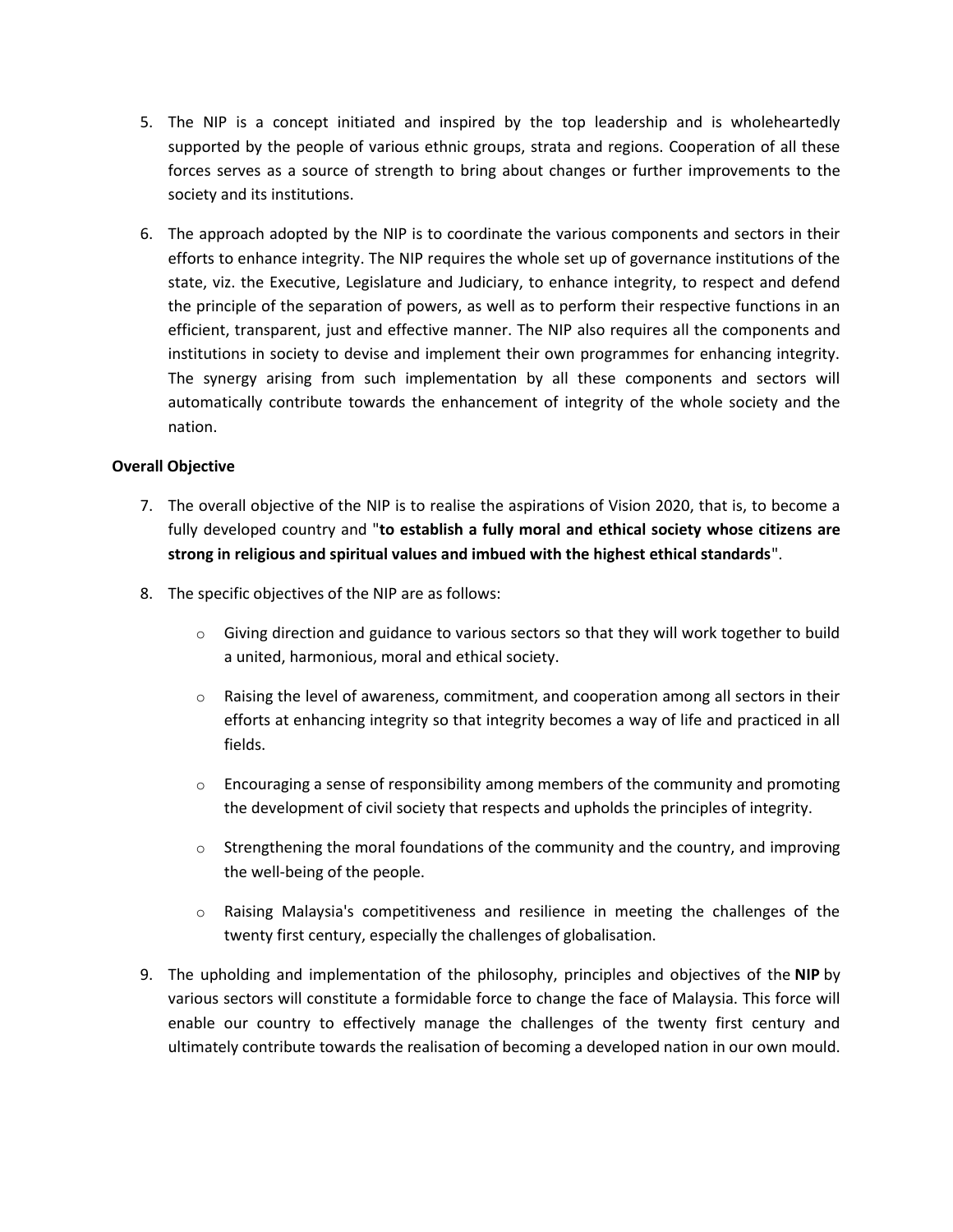# Target 2008

## **Initial Phase Of the NIP**

1. The NIP will be implemented in a systematic and planned manner involving the cooperation ohll sectors and institutions in the country. The NIP sets its objective in phases of five years, in order to ensure that its implementation will become a catalyst for enhancing integrity among leaders, administrators, businessmen, politicians, youths, students, women, people of different faiths, members of NGOs and others. The 1st phase covers the period of 2004 to 2008. An annual monitoring1and benchmarking of the NIP's implementation will be undertaken. This assessment will use measures that suited to the Malaysian society, as well as meeting international standards.

#### **Assessment of Effectiveness**

2. The NIP will use two methods in assessing the effectiveness of strategies and programmes to enhance integrity

#### **First Method**

- 3. The first method will be based on views of stakeholders. It involves three ways, namely:
	- o Reports by various stakeholders presented at the Convention on Integrity held periodically at regional and national levels. Representatives from all sectors whose views were referred to during the preparation of the NIP will be collated during the convention;
	- $\circ$  Feedback from questionnaires administered upon the participants of the convention, and
	- $\circ$  Surveys on ethics and integrity undertaken periodically using random samples drawn from all sectors in various parts of the country.

### **Second Method**

4. The second is the quantitative method to assess the achievements. The enhancement of integrity in various sectors will be measured statistically and bench marked based on selected criteria.

#### **TARGET 2008**

5. For the first five years (2004-2008), five priority targets have been identified.These targets known to as **Target 2008** are: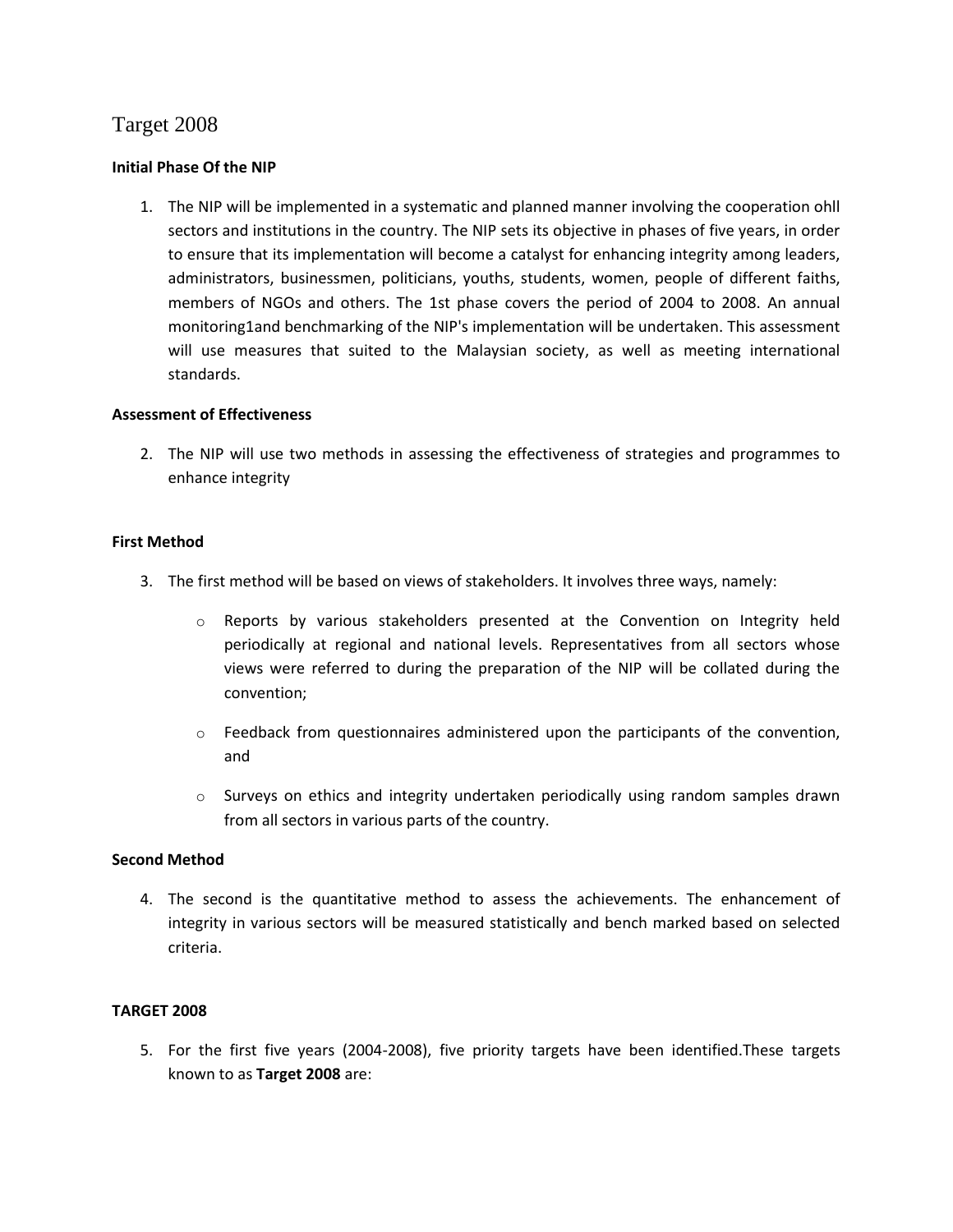Target 1 : Effectively reduce corruption, malpractices and abuse of power;

Target 2 : Increase efficiency in the public service delivery system and overcome bureaucratic red tape;

Target 3 : Enhance corporaie governance and business ethics;

Target 4 : Strengthen the family institution; and

Target 5 : Improve the quality of life and people's well-being.

#### **Measurement of Targets**

#### **Target I:** *Effectively reduce corruption, malpractices and abuse* **of** *power*

- 6. In order to achieve this target, the NIP will use both international and national benchmarking, as follows:
	- $\circ$  The international rating based on the Corruption Perception Index (CPI) developed by Transparency International. The score of 5.2 for Malaysia in the year 2003 will be improved to at least 6.5 by 2008 (10 being the best and 1.0 the worst), as well as the ranking of Malaysia improved from 37th to at least 30th position;
	- $\circ$  The national indicator measuring the success of efforts by the Anti- Corruption Agency (ACA) in investigating and resolving cases related to corruption; and
	- o Other indicators to be developed from time to time .

#### **Target 2:** *Improve efficiency in the public service delivery system and overcome bureaucratic red tape*

- 7. The achievement of Target 2 will be measured as follows:
	- $\circ$  Improvement in the public perception index of service providers in the Government sector, by ensuring the score falls below 2.5 (1.0 being the best and 5.0 being the worst);
	- $\circ$  The number of public complaints made to the ACA and the Public Complaints Bureau, the Auditor-General's reports and other feedback from clients of government departments and agencies as well as other sources; and
	- $\circ$  Other benchmarks used by international and national agencies which measure administrative efficiency of the Government.

#### **Target 3:** *Enhance corporate government and business ethics*

8. Achievement of Target 3 will be measured based on the following: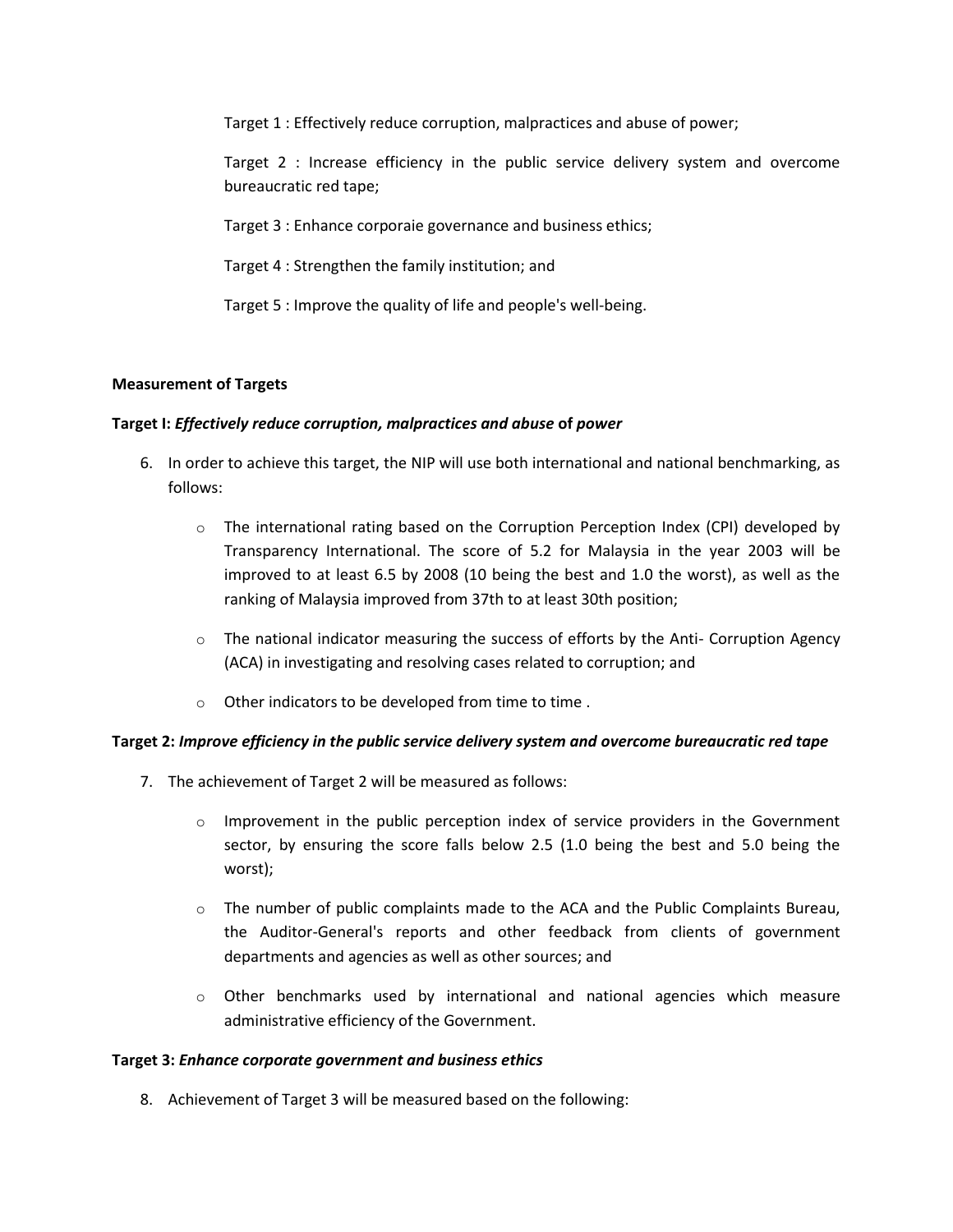- $\circ$  Increase in compliance of the conditions sets by Malaysia Securities Exchange Berhad (MSEB) by companies;
- o Reduction in cases of corporate fraud;
- $\circ$  Increase in the number of open tenders undertaken in a transparent manner and reduction in the number of negotiated tenders;
- o Adherence to Rukuniaga Malaysia by the business sector;
- o Reduction in cases of violation of the Consumer Protection Act 1999; and
- $\circ$  Other benchmarkings used by national and international agencies, wherever relevant.

#### **Target 4:** *Strengthen the family institution*

- 9. *As* a measure to reflect the resilience of the family institution and the happy and peaceful life of the family, the following indicators will be taken into account:
	- o Reduction in divorce rates;
	- $\circ$  Reduction in family conflicts arising from disputes over inheritance and child custody rights;
	- o Reduction in domestic violence;
	- o Reduction in cases of child abuse and neglect;
	- o Increase in assistance given to single parent families; and
	- o Reduction in neglect of the elderly.

#### **Target 5:** *Improve the quality* **of** *life and people's well-being*

- 10. Achievement of Target 5 will be measured based on the following:
	- $\circ$  Reduction in the incidence of crimes in the society, especially serious crimes, crimes against property and sexual crimes. Such reduction is a measure of safety in the community;
	- $\circ$  Reduction in social problems such as drug addiction, illicit sexual relations that result in the spread of HIV and AIDS, as well as the incidence of couples staying together outside of wedlock. The reduction of these problems reflects a healthy and moral way of life;
	- o Reduction in road accidents. Such reduction reflects better driving ethics and improvement in the enforcement of traffic laws and regulations;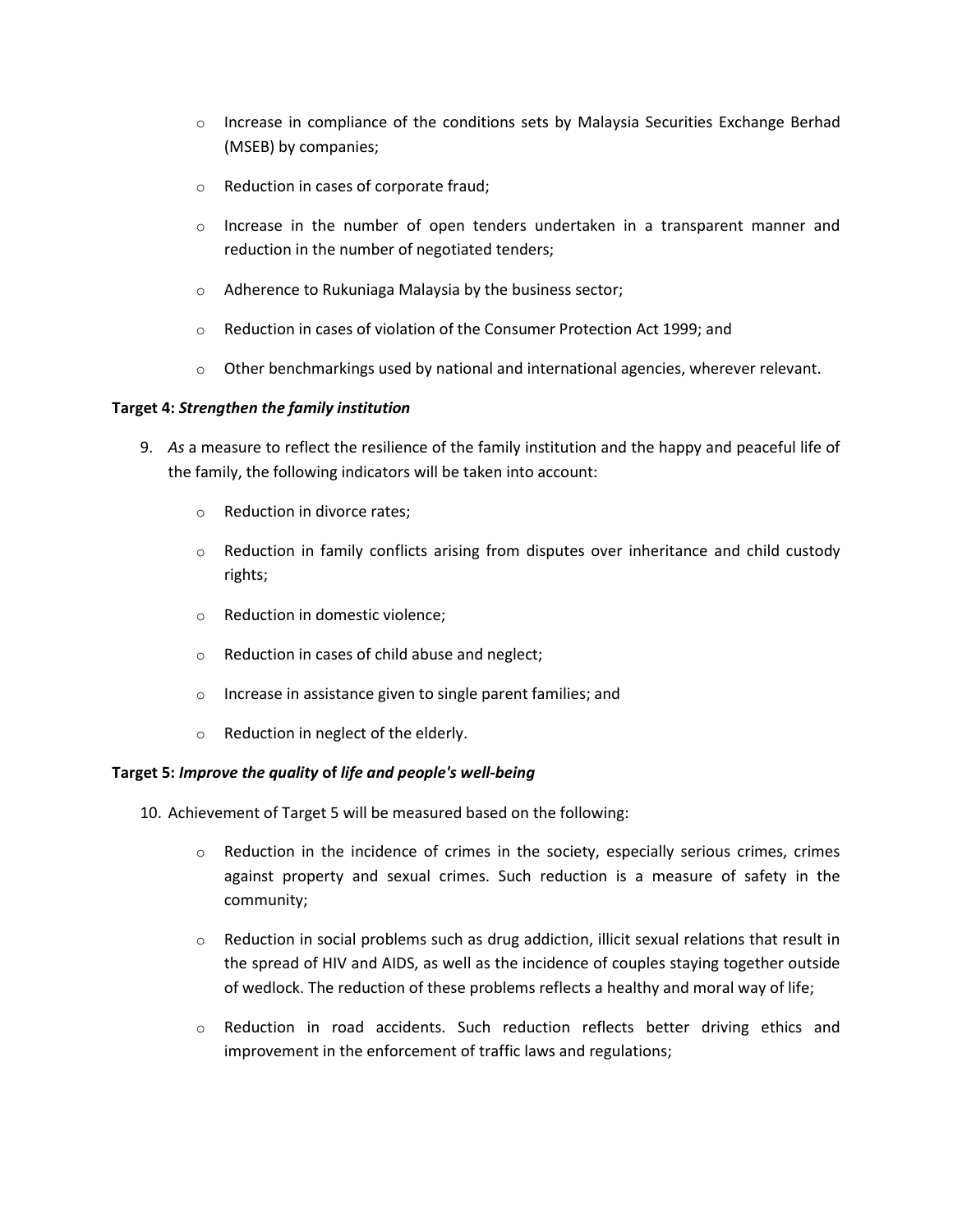- $\circ$  Reduction in the incidence of misconduct or delinguency among students. This reflects the effectiveness of civics education as well as enforcement of discipline among students; and
- o Reduction in environmental degradation. Such reduction reflects improvement in public awareness for sustainable development.

## **Composite of Indicators**

- 11. Admittedly all these indicators are not fully sufficient to measure Malaysia's progress in all aspects of integrity. However, by constructing a composite of these indicators, it will give a more comprehensive picture covering the various important dimensions of our society and nation.
- 12. Furthermore, all the above indicators have been selected for the simple reason that data for analysis, comparison and monitoring is available. Those institutions involved in data collection must continuously improve their efforts to obtain better quality results.

# **Conclusion**

13. The enhancement of integrity is something subjective and difficult to measure. However, its happening can be discerned from the actions, narratives and perceptions of members of the society. The use of the two approaches - the stakeholders' views, find the composite of indicators - will give a more accurate and comprehensive picture of the effectiveness of the efforts to enhance integrity. It can also highlight various issues of concern which need to be given further attention.

# Overall Approach In Enhancing Integrity

# **Overall Approach**

- 1. The efforts to enhance integrity have to be holistic and continuous in nature, and guided by the principles and objectives of the National Integrity Plan (NIP). The overall approach of the NIP is the mobilization of all components and sectors of the Government and society to uphold the NIP's objectives and targets as well as to encourage cooperation and coordination among these components and sectors. The approach also calls for the synergy of those "from below" with those "fror1!t above". While the leadership should be exemplary and provide guidance, those below should give support, feedback as well as check-and-balance on the leadership. In this manner, the efforts to enhance integrity will produce a dynamism and momentum of its own.
- 2. Every component or sector should formulate and implement its own strategies and programmes consistent with.the NIP. These programmes have to be reviewed periodically so as to improve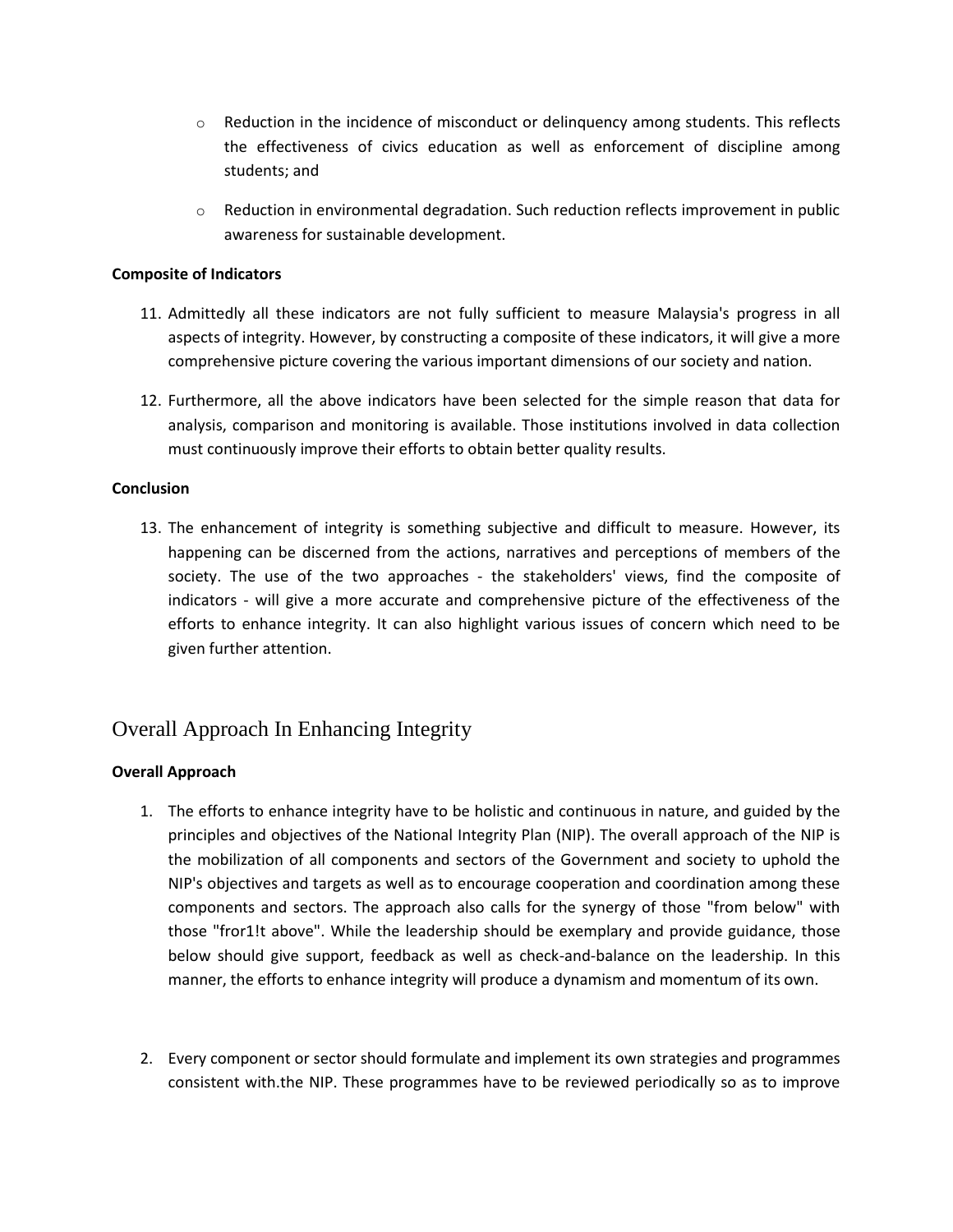their effectiveness and overcome weaknesses, so that integrity eventually becomes part and parcel of our everyday lives.

## **Components Involved**

- 3. The components or institutions involved in the movement to enhance integrity are as follows (see Diagram 2):
	- o Family
	- o Community
	- o Civil Society (NGOs)
	- o Socio-culture (education, health, sports and recreation, media, arts, literature and heritage)
	- o Religion
	- o Economy
	- o Politics, and
	- o Administration

#### **Implementation Mechanism**

- 4. The implementation and coordination of programmes on integrity for each component or institution is the responsibility of the agencies already in place there. In cases where the mechanism is absent, efforts must be initiated to develop such a mechanism.
- 5. The public sector has already instituted such a mechanism in the form of the Integrity Management Committee. This mechanism has to be strengthened with the renewed commitment of the leadership at all levels in order to make it more effective. 111 the private sector, there are bodies such as the chambers of commerce and associations representing employers' interests, which can serve as the mechanism. Regulatory bodies, such as the Companies Commission of Malaysia (CCM), the Securities Commission (SC) and Central Bank of Malaysia *(Bank Negara Malaysia),* have a role to ensure compliance of the relevant laws and regulations covering the respective sectors.
- 6. As for the other components, such as the family, community, civil society, and the socio-cultural sector, there are various bodies including NGOs which can initiate integrity-related programmes. Undoubtedly, regulating agencies, such as the Registrar of Societies, need to monitor their implementation. However, for more effective monitoring and coordination, the relevant bodies that initiate such programmes need to take the task of monitoring and coordination as their own responsibility.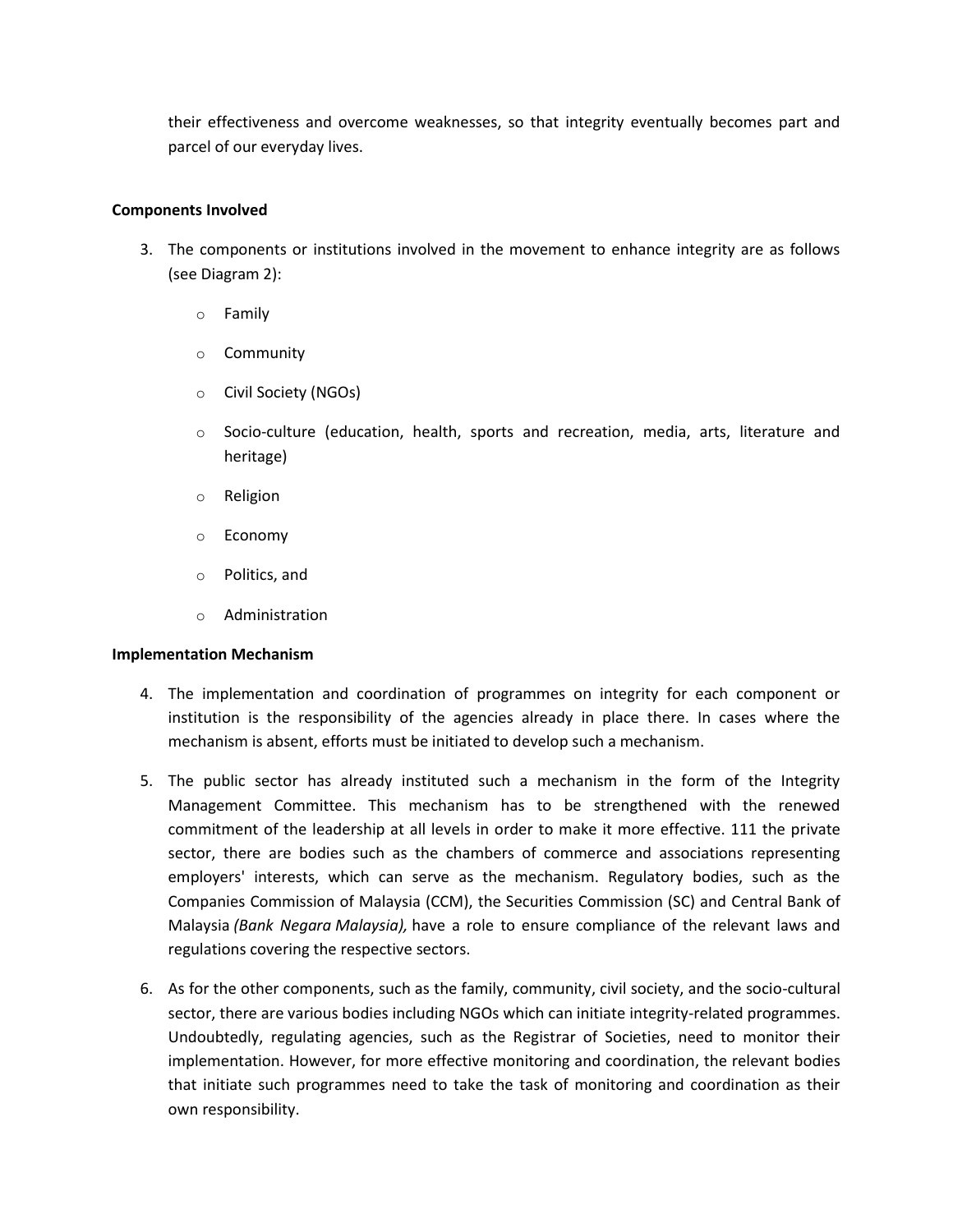- 7. The interest of students, youths, women, religious groups, ethnic groups, particularly the minorities, urban and rural dwellers, as well as the lower income groups need special attention in the effort to enhance integrity. They should be empowered through involvement in decision making at various levels to enhance the sense of ownership and to overcome any feeling of marginalisation. The integrity-related programmes for each group can be implemented and coordinated through their existing bodies.
- 8. *As* for students, youths and women, there are already many organisatie representing their interests. These include the National Student Representative Council, the National Youth. Consultative Council, and t National Council for Women Organisation (NCWO), all at the natio' level. Organisations such as Congress of Union and Employees of Put and Civil Services (CUEPACS) and Malaysian Trades Union Congress (MTUC) represent workers in the public and the private sect, respectively. For farmers and fishermen, we have the farme organisations and fishermen's associations, operating at both the natio and local levels.
- 9. There are also many religious organisations at the national and local. These groups need to guide their members to uphold and propagate' noble values of their respective religions. They also need to play their roles in strengthening unity and friendship, and promoting mutual respect between followers of different religions.
- 10. Ethnic groups also have their own organisations that represent them rights and interests of these groups should be respected. However, tendency to operate along ethnic lines needs to harmonised with objective of building a united and harmonious national community. Th ethnicbased organisations should implement their own integrity-related programmes that emphasized inter-ethnic unity, understanding; cooperation while simultaneously promoting the fine values of their e ethnic groups.
- 11. To ensure success of the efforts at enhancing integrity, the implementation monitoring and coordination of the integrity-related programmes she done "from below" through self-initiative and empowerment bureaucratic approach to monitoring and coordination has to be avoid as this may stifle local initiatives. We need to be mindful of the sensitivity these various groups to what they may perceive as 'outside' meddling interference. Our attitude towards them has to be correct and positive whilst any attempt at labeling should be avoided.

#### **Conclusion**

- 12. Conventions on integrity should be organised on a regular basis. This allow all sectors to meet, deliberate, share experiences as well as disc the effectiveness of their integrity-related programmes whilst renewing t commitment to the integrity agenda. These conventions can be organ at different levels culminating with the national convention.
- 13. The Integrity Institute of Malaysia (11M) -launched simultaneously with the launching of the National Integrity Plan - serves as the convenor of the convention in collaboration with the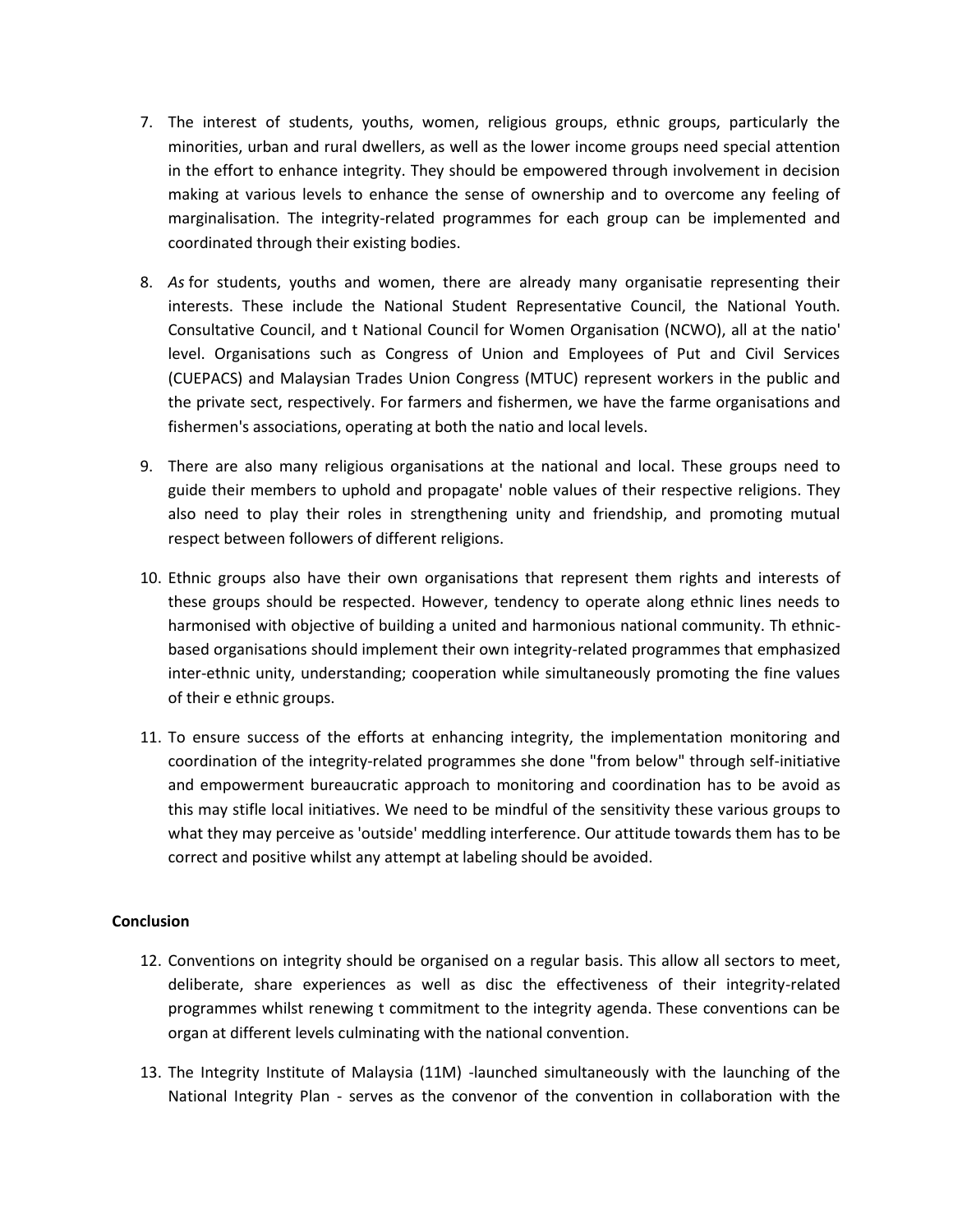various sectors concerned. The Institute also serves as the conduit to channel recommendations made at these conventions to the Government and other relevant parties.

# Moving Forward (Factor Towards Success)

## **Achievement of Targets**

1. The National Integrity Plan (NIP) is implemented in phases with the period 2004-2008 as the first phase. During this period, various programmes and activities proposed in the Strategies and Action Plan of the NIP will be implemented. With the implementation and monitoring of these programmes and activities, as well as the evaluation of their effectiveness, the Government expects several important targets of the NIP to be achieved.

# **Keys Success Factors**

2. The attainment of the various objectives outlined in the NIP's Strategies and Action Plan depends on the dynamism and sustainability of the movement to enhance integrity as well as whether it gets the support of the grass roots so that it becomes a people's movement. The key success factors, inter alia, are as follows: Leadership by example; Sound policies; Clear targets; Continuous education; Effective communication; Conducive cultural environment; Cooperation between politics and the administration machinery; Effective legal framework and independent judiciary; Adequacy and efficacy of resources; and Readiness of individuals to change (see Diagram 4).

#### **Leadership by Example**

3. Leadership is the key factor in the successful implementation of the NIP. Such leadership must have firm political will, vision, and clear targets; it must hold fast to the principles of honesty, efficiency and trustworthiness, be exemplary, prudent, as well as people-friendly. The leadership endowed with such qualities will be able to inspire the people, and mobilise them towards realising the NIP's objectives.

#### **Sound Policies and Clear Targets**

4. Leaders must formulate sound policies and put forward clear, reasonable and implementable targets. Policy formulation and target setting have to take into account the views and suggestions from all levels of society. The consultative approach used in formulating the NIP has to be continued.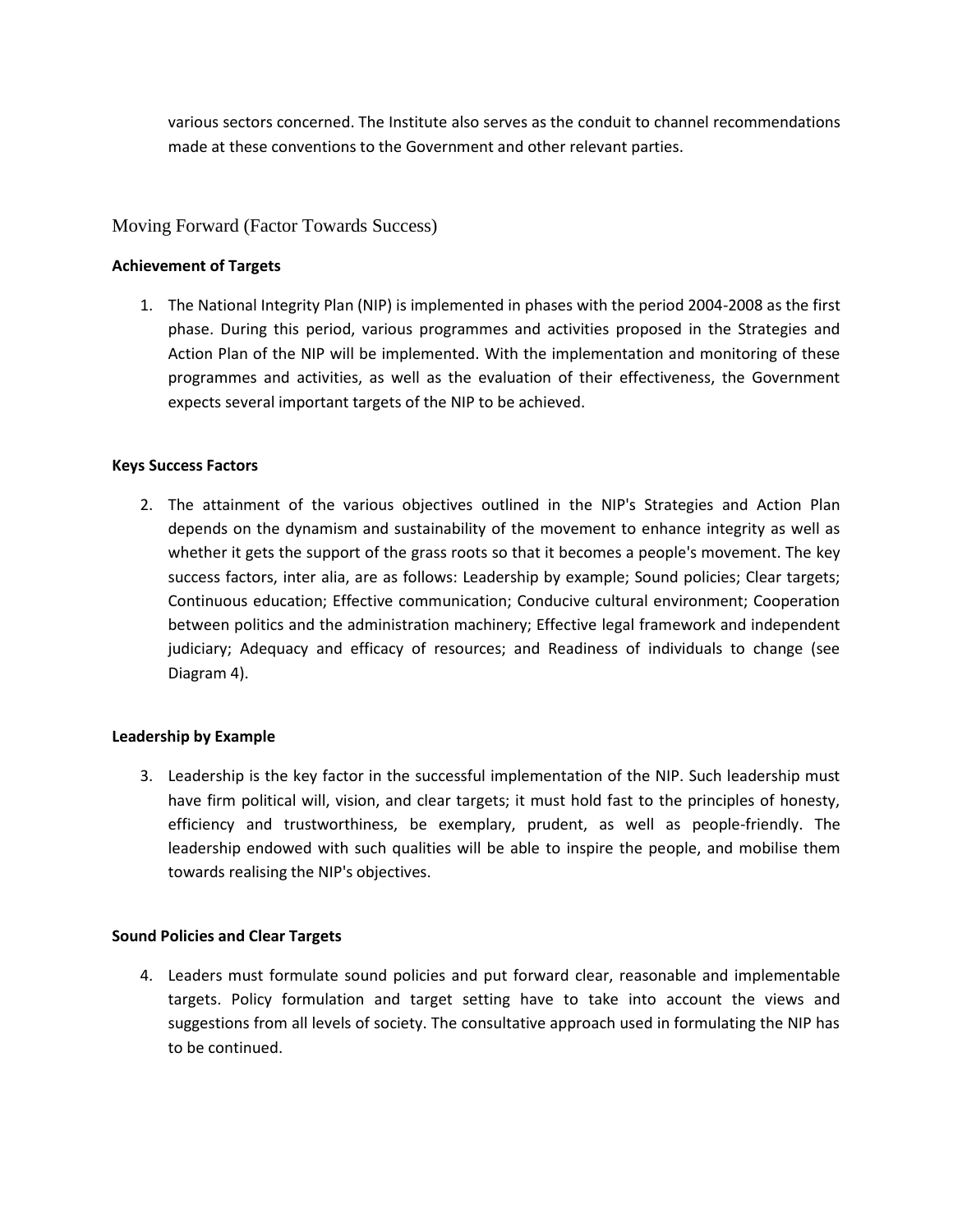#### **Continuous Education**

5. The achievement of the NIP's objectives also depends upon the continuous inculcation of noble values and norms among various levels and sectors of the society. In this manner, these noble values will become internalised and practiced until they become second nature, eventually becoming part and parcel of the individual's way of life and the society's culture.

#### **Effective Communication**

6. One important factor that may case the failure of any social change, including the NIP, is the failure in communication. Hence, it is absolutely essential to have effective, clear and focused communication that is easily understood by the people.

#### **Conducive Culture Environment**

7. A conducive environment means the existence of a culture in which people almost everywhere are enthusiastic about, arid uphold, ethics and integrity. Such enthusiasm and practice will flourish all the more when the leadership keeps to their promises. They also will flourish when measures to root out corruption, malpractices and abuse of power are effective and undertaken without fear or favour. Such enthusiasm for ethics and integrity becomes more enhance when cases that have attracted public attention are resolved expeditiously.

#### **Cooperation between Politics and Administrative Machinery**

8. Close mutual support and cooperation between the administrative and the political machinery is an essential ingredient for the success of the NIP. Close coordination between these two significant sectors and similar signals coming from them are important in confidence - building among Malaysians and the international community that things are changing for the better in the country.

#### **Effective Legal Framework and Independent Judiciary**

9. It is important to have in place an effective legal framework that is not only effective, but also responsive to contemporary challenges. In addition, an independent judiciary that ensures justice is dispensed speedily and fairly, without fear or favour, is also highly critical in instilling confidence among the people. These two elements will contribute towards realising the NIP's objectives.